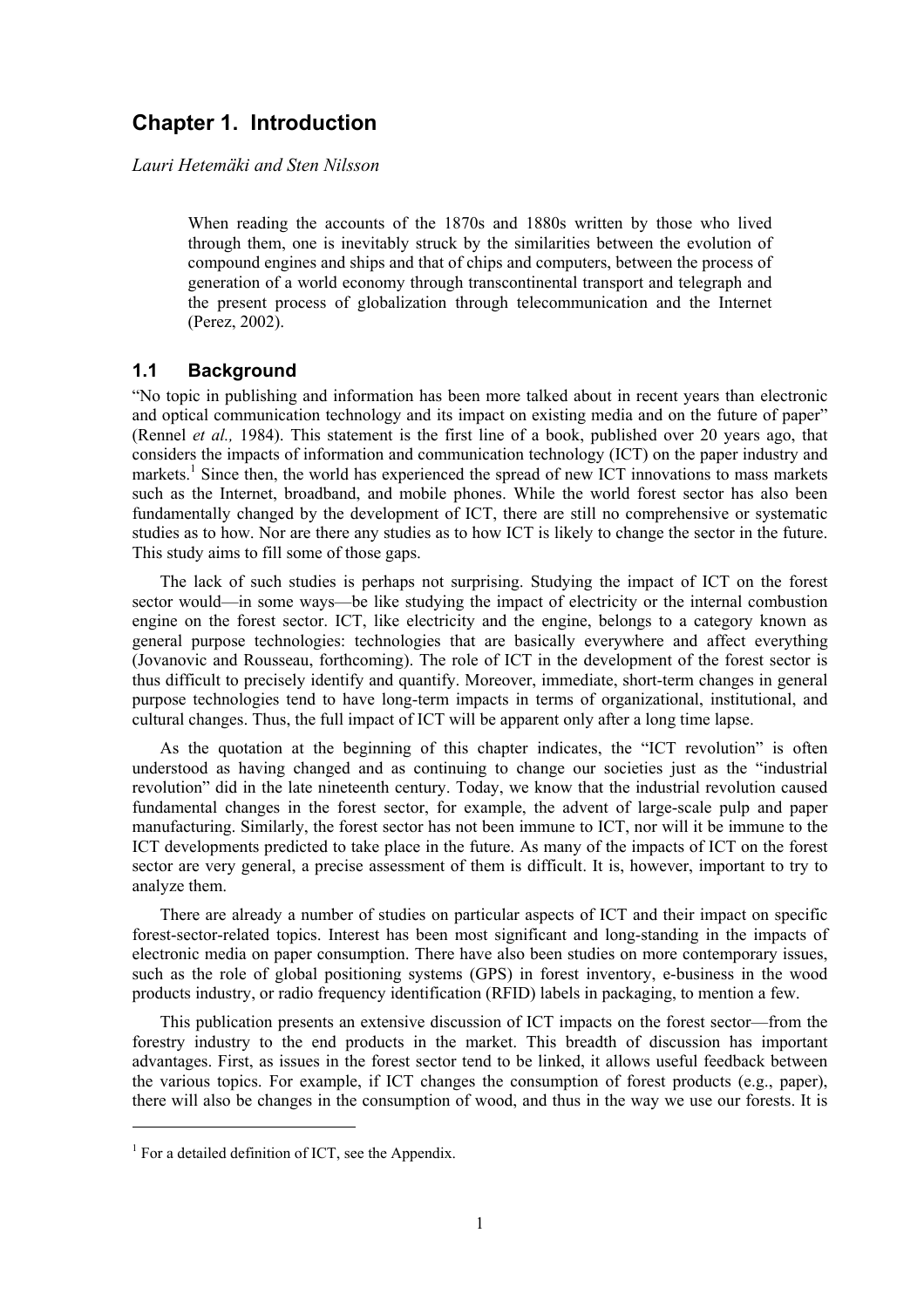therefore useful to try to analyze how ICT impacts on forest products "trickle down" to forests. The second advantage of extensive coverage is to provide a discussion about those topics not addressed in detail in the literature. As already mentioned, the main relevance of ICT to the forest sector has historically been seen in terms of its possible impacts on paper consumption. Even today, when one discusses ICT in the context of the forest sector, people's minds immediately turn to such issues as "the paperless office." However, as this publication shows, this is too narrow a view. ICT has affected and is still affecting the global forest sector in many other ways, and these are fundamentally changing how things are being done or not being done anymore.

 Many of the impacts of ICT on the forest sector are relatively new or still on the horizon. This is quite simply because some of the major ICT innovations tend to be of recent origin themselves. For example, in 1995, the first year of widespread use of the Internet, there were still only about 16 million users in the world. Ten years later, there are about one billion. Given the speed at which the Internet is currently spreading, there may well be two billion by 2010. More important than the number of users, of course, are the changes that such trends are bringing with them. Economic, social, political, and cultural activities across the globe are being structured by and around the Internet, computers, and mobile communication networks. Castells (2001, p. 3) has stated that, "exclusion from these networks is one of the most damaging forms of exclusion in our economy and in our culture."

 To sum up, the study rests on the view that the ICT revolution that started in the late twentieth century is causing fundamental transformations in the global forest sector and that anyone interested in knowing what is happening to the global forest sector in the coming decades also needs to be familiar with how ICT is changing our societies. The need for an analytical evaluation of the impacts of ICT on the global forest sector is thus obvious.

### **1.2 What Do We Wish to Accomplish?**

ICT is not only about new technology; it is also about new ways of doing things. ICT can be seen as having three interlocking themes: 1) new developments in the technologies themselves, 2) new innovations, developments within organizations, and developments in sectoral working/business practices, and 3) how quickly and how widely these developments are being taken up in society. The details of the technology are less important than the changes that ICT is bringing to the basic structures of society. For example, ICT has important implications for the ways societies organize work and create economic wealth and for how people spend their leisure time. It helps to interconnect people, economies, and societies in new ways—the words *globalization* and *networking* are often used in this context. Thus, the analysis in this study emphasizes the *impacts* of ICT rather than the technology itself.

 The impacts of ICT on the global forest sector can be seen in contrasting ways. For example, in countries where the forest sector has played an important role (e.g., Canada, Finland, Sweden, and parts of the United States), it is not uncommon to contrast the new "knowledge society" or "ICT society" with mature "smokestack" sectors such as the forest industry. While the former is viewed as representing the future and hope, the latter is seen as something belonging to the past, in short, *passé*. Indeed, in many of the countries just mentioned, this *passé* image is making it increasingly difficult to attract new generations to study forest-industry-related subjects or to work in the forest industry. Although this stereotype may appear to be a superficial image problem, it is nevertheless an important factor affecting the sector. Interestingly, the opposite seems to be happening in a number of economically less-advanced countries. For example, the forest industry is attracting increasing investment, employment, and interest in countries such as Brazil, Chile, China, Indonesia, Poland, and Russia.

 The image of the forest industry as a smokestack sector tends to obscure the possibility that ICT could become a source of new opportunities and a new image. As has happened in so many other sectors, ICT can enable new inventions and greater prosperity. As such opportunities are not necessarily inherent in existing forest-sector structures, new and innovative ways of combining ICT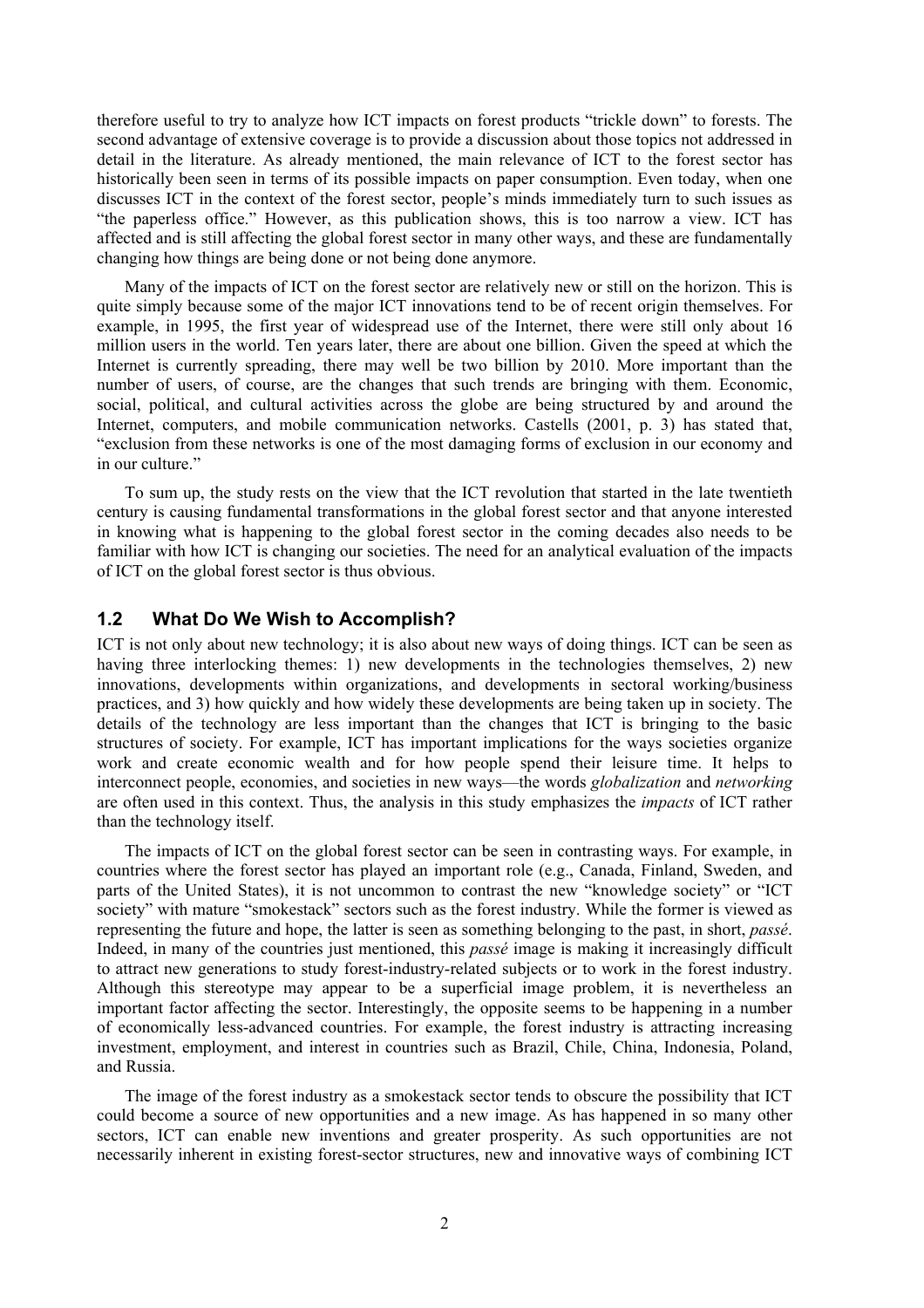and forest-based materials or services must be sought. Another purpose of this study is to point out such opportunities.

 As well as the macro-level developments mentioned above, a large number of more specific and fundamental changes are also taking place in various subsectors of the forest industry. Indeed, it is difficult to think of issues in forest sector that are not affected by ICT. On the other hand, the global forest sector is such a large entity that ICT cannot have a uniform and simultaneous impact on every part of it. For many subsectors, ICT appears to provide a new engine for progress and opportunity. For others, it can be a disruptive or even "killer" technology. In many instances too, ICT impacts cannot yet be clearly seen. Moreover, the speed at which these influences affect the sector is likely to vary among different geographical locations and subsectors. We hope the present study succeeds in reflecting this heterogeneity.

 It is important to stress that ICT impacts that are slow and gradual can be as significant as immediate "disruptive" changes, principally because of the inherently long-term character of the forest sector. For example, trees planted today in natural boreal forests may not reach their optimal harvesting age for 70 to 100 years. Similarly, after a forest is clear cut, it may take hundreds of years for it to return to its original state. Forest industry investments are typically made on the basis of a 15–30 year time horizon. Thus, forest-sector issues—wood production, forest-product markets, forest conservation, and biodiversity—require a long-term view. That is why analysis of the slow, gradual trends caused by ICT is so important. Assessments and projections of these trends will draw attention to emerging problems, indicate the likely impact of interventions, and guide the development of investments and other resource-allocation decisions.

 The new and changing operating environment caused by ICT also creates important challenges for forest-sector research. In basic research, new or updated models and methods may be required. In applied research, new empirical results are needed to quantify ICT impacts on the forest sector. From the applied research perspective, however, such research has important limitations with respect to future development.

 There is thus a need to seek new ways of envisioning the nature of future development. Consequently, in this study, various qualitative approaches are used, along with data analysis, to try to predict the future impacts of ICT on the forest sector. Indeed, the emphasis in most of the chapters is of a qualitative rather than quantitative nature.

 Here, the starting point for the qualitative approach is that the future cannot be treated as an objective fact but needs to be thought of as emerging and only partially knowable. In that sense, it should not be treated as an empirical reality but rather as a set of only partially viewable alternatives that describe future possibilities. Consequently, we present scenarios, or rather visions, of the future impacts of ICT on the forest sector. These are not intended to predict the future but rather are tools for thinking about the future. They acknowledge that the future may be unlike the past and that it is shaped by human choice and action. They also acknowledge that while the future cannot be foreseen, exploring future possibilities can inform decisions being made now. Basically, this type of approach involves rational analysis and subjective judgment. Its danger is that it may produce banal superficiality as opposed to insight. We hope that this study has succeeded in avoiding this pitfall but this we must leave to the judgment of the reader.

 History also shows that predictions and scenarios related to technological development and innovations tend to be children of their time. When the public first become aware of new innovations, their optimism is high; they think new systems or services will revolutionize society and do everything short of mixing the perfect martini. After the initial hype comes the hangover, which shows that expectations were excessive or that a too-rapid development was anticipated. This is what supposedly happened, for example, with the so-called information economy bubble at the turn of this century. It was like an "ICT tsunami" that created high and bullish markets; but when reality hit, hopes were destroyed and the resulting economic slowdown wiped out many new businesses.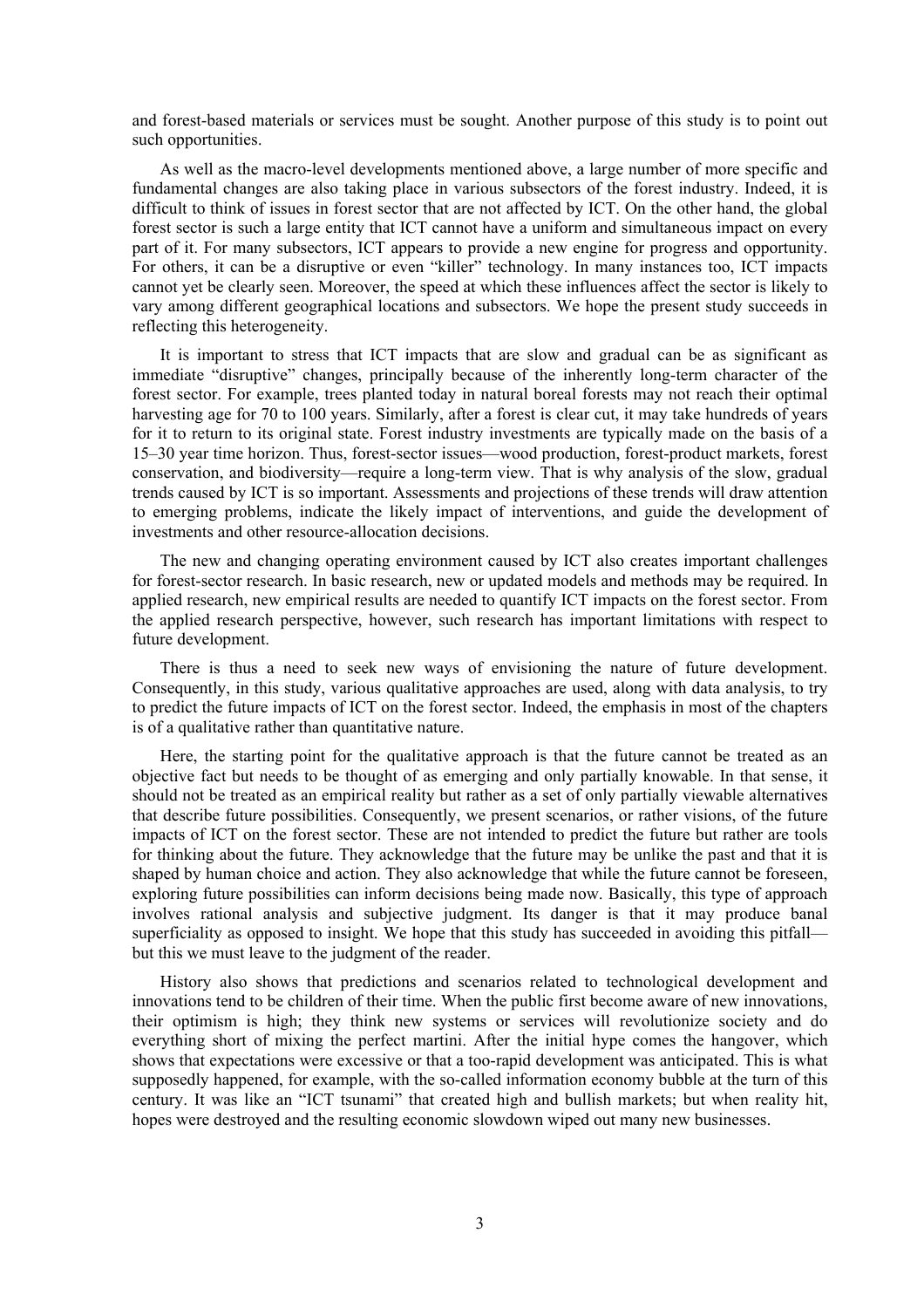Thus, the history of technological development tends to be associated with waves of great expectations followed by a rapid deflation of those expectations (Perez, 2002). And when our expectations are deflated, disappointment tends to make us believe—wrongly—that nothing of any significance will result from the new developments. In short, *technological forecasting tends to overestimate short-term impacts and underestimate long-term impacts*. It is the failure to anticipate the gradual, long-term trends, however, that can turn out to be the most fatal for many policies and businesses, in that, because of their slowness, action may not be taken until it is too late.

 This study does not aim to provide instant rules and formulas for reacting to ICT changes in the forest sector; its goal is to help the reader recognize patterns and interpret the meaning of the changes caused by ICT and to promote understanding of how ICT and the forest sector intersect. As the topic of ICT impacts in the forest sector is still greatly neglected in forest research, it is imperative to draw attention to its importance, not least because—as indicated earlier—this study appears to be the first comprehensive analysis of this topic. The research task is a challenging one because the subject matter seems to develop and change much faster than research can hope to keep pace with. Moreover, the ways in which ICT will affect our societies and the forest sector in the future are likely to cause surprises. As Castells (2001, p. 195) has pointed out, "The wonderful thing about technology is that people end up doing with it something different from what was originally intended." The present study can therefore be seen as indicative of a need for further and more-detailed analysis of the impact of ICT in many of the topic areas referred to in this book.

 The study is intended not only for researchers but for a much wider forest-sector readership. It thus also addresses the strategic and policy implications of ICT changes in the forest sector. The reasons for providing this type of analysis vary in terms of the topic under discussion. Even if clear strategic and policy implications do not emerge, the analysis can be helpful in decision making. Often, the first stage of a decision process is pattern recognition; being able to systematically analyze a topic, draw attention to the major trends, and identify the important patterns may be the most we can hope to do. If only this were achieved, it would be a significant step on the road to informed decision making.

# **1.3 The Scope and Outline of the Study**

This study is not an exhaustive one. Its purpose is to cover the issues more deeply than merely providing an introduction. Covering all possible issues would have led to a work of encyclopedic proportions—ICT has too many direct and indirect effects for them all to be covered in just one study. For example, the potential impacts of ICT on firewood and charcoal or wood energy are not discussed—even though the latter account for over 50% of total world wood utilization. The relationship between ICT and firewood is just too tenuous. Moreover, although ICT is a central enabler of, for example, biotechnology and nanotechnology development, we do not consider the impacts of the latter technologies on the forest sector. They are topics worthy of their own study.

 The outline of the study is as follows. Chapter 2 places the topic in context, summarizing the main impacts of ICT in the forest sector to date. The chapter provides a historical background for the rest of the book, explaining how the relationship between ICT and the forest sector has developed thus far and how ICT is likely to affect the forest sector in the future.

 Chapter 3 discusses past successes and failures in making projections and building future scenarios regarding the impacts of new innovations. It provides a cautionary reminder of our limited ability to make long-term projections. Looking back at history, we see that new innovations can have unexpected consequences and that projections can also go wrong. There is room for optimism, however, for in the past, people have been able to anticipate future developments with surprising accuracy. Clearly, some issues are easier to anticipate than others.

 Chapter 4 gives an overview of e-commerce in general and its applications to the forest sector. Future scenarios and policy implications are also discussed. Chapter 5 is closely related to Chapter 4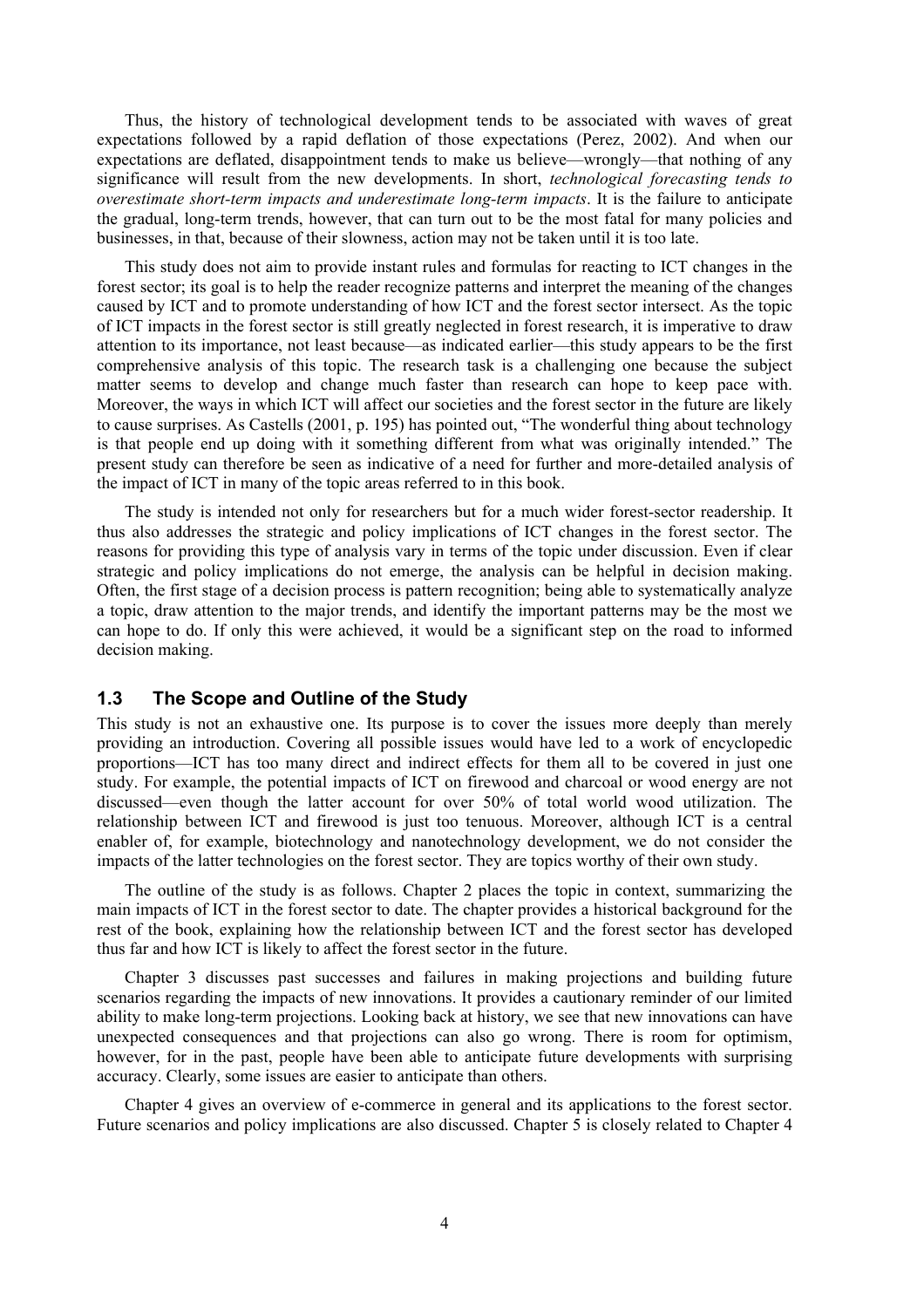in that it discusses the possibilities that ICT provides for forest business in terms of increasing operational productivity and efficiency.

 Chapter 6 addresses one important forest products category—communication papers. The chapter discusses and foresees how ICT is likely to impact on newsprint, magazine paper, and office paper consumption and prices. It also assesses the ICT implications for the paper industry operating environment, such as the geographical location of future investments.

 Chapter 7 extends the discussion of Chapter 6 to the paperboard and packaging markets. The approach taken also provides new insights into how ICT development could change the strategies of the forest industry. In that sense, the chapter has a larger relevance than the sector that it addresses.

 Chapter 8 considers ICT impacts on the wood products industry. Here, as in Chapter 7, the major issues relate not to ICT impacts on the consumption of the products but on how the sector can utilize ICT to increase productivity and improve marketing. It also discusses how ICT development could be integrated into the wood products sector and into the infrastructure supporting the utilization of these products.

 Chapter 9 reviews how ICT development has affected, and is likely to affect, the way in which forests are managed for the purposes of wood production and conservation.

 Chapter 10 moves the focus of the study from the direct forest sector connection to a more general level. It addresses the cultural and social impacts of ICT on our societies that, in turn, will have impacts on the forest sector. One major theme raised by the chapter is the "digital divide" issue.

 Chapter 11 considers the policy and governance dimension of ICT development. It asks how ICT has affected, and is likely to affect, the governance of forest policy and forest issues.

 Chapter 12 provides a summary of the study and discusses the strategy and policy implications of the findings.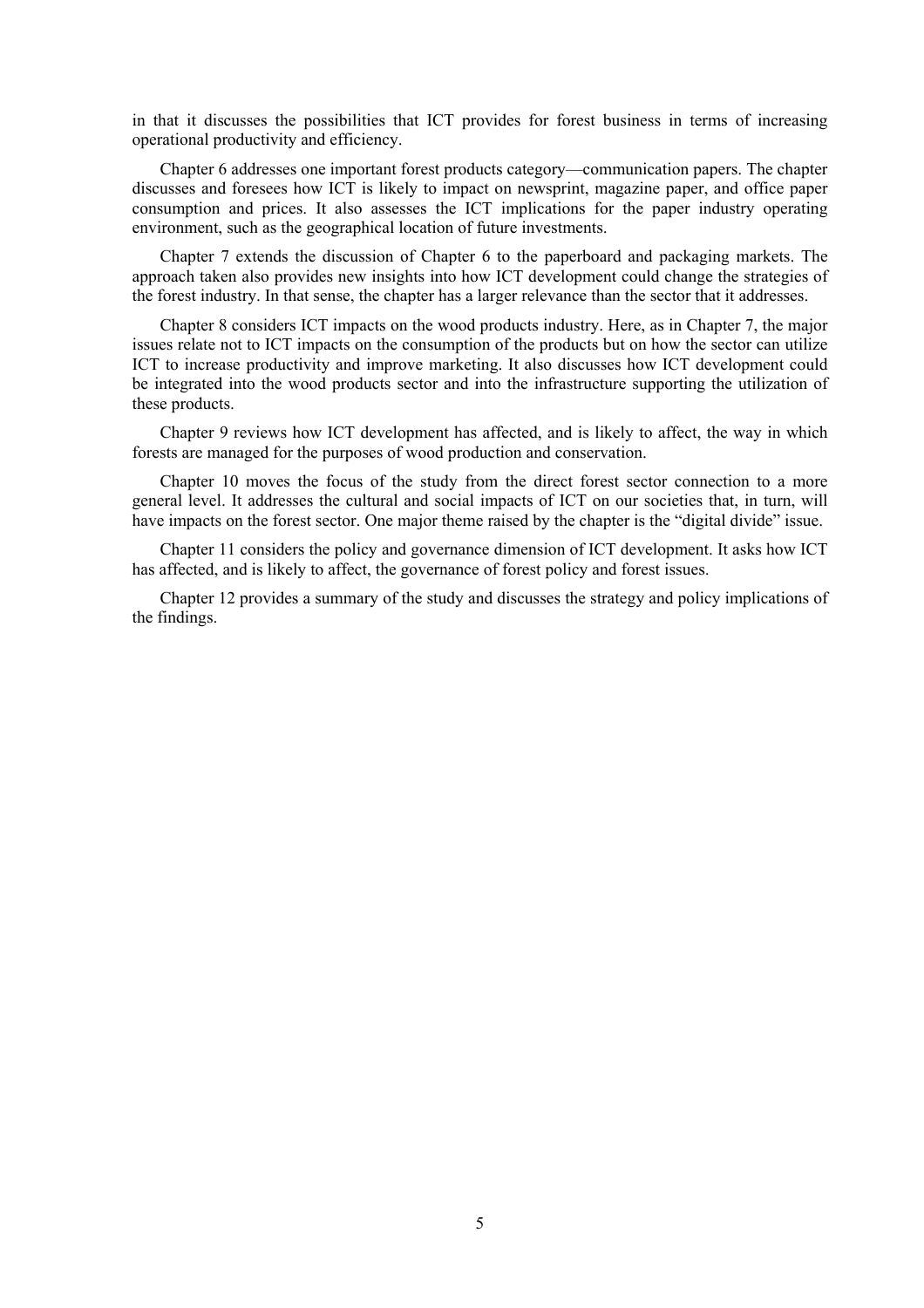# **Appendix**

### **Box 1.1.** What Do We Mean by ICT?

The acronyms ICT (information and communication technology) or IT (information technology) have entered our everyday language in the last decade and tend to be used interchangeably, with ICT recently seeming to have become the more popular.

A number of different definitions of ICT have been established by international organizations such as the Organisation for Economic Co-operation and Development (OECD), the World Bank, and different national statistical authorities. The OECD definition of ICT is also endorsed by the United Nations Statistical Office (UNSO) and used by a number of national statistical institutes (NSIs). All the definitions tend to characterize ICT as including both hardware and software used to store, process, and transport information in digital form.

The OECD Committee for Information, Computer and Communications Policy (ICCP) established an Ad Hoc Statistical Panel to address the issue of indicators for the Information Society in 1997. The Panel recognized that the ICT sector should be defined as an industrial sector formed by bringing together business units (establishments, enterprises, or enterprise groups) that had common ICT activities. It was felt that the industrial classification ISIC Rev. 3 was the best option available for collecting indicators on an internationally comparable basis. In September 1998 the OECD definition of ICT was released.

#### The OECD definition

# *The principles underlying the choice of the activities included in the ICT sector definition*:

For manufacturing industries, the products of a candidate industry:

- Must be intended to fulfill the function of information processing and communication, including transmission and display; or
- Must use electronic processing to detect, measure, and/or record physical phenomena or to control a physical process.

For services industries, the products of a candidate industry:

• Must be intended to enable the function of information processing and communication by electronic means.

# **The ISIC industries included in the ICT Sector:**

#### **Manufacturing:**

- 3000: Office, accounting, and computing machinery
- 3130: Insulated wire cable
- 3210: Electronic valves and tubes, and other electronic components
- 3220: Television and radio transmitters, and apparatus for line telephony and line telegraphy
- 3230: Television and radio receivers, sound or video recording, or reproducing apparatus and associated goods
- 3312: Instruments and appliances for measuring, checking, testing, navigating, and other purposes, except industrial process equipment
- 3313: Industrial process equipment

#### **Services:**

- 5150: Wholesale of machinery, equipment, and supplies (part only, where possible)
- 6420: Telecommunications
- 7123: Renting of office machinery and equipment (including computers)
- 72: Computer-related activities

Source: OECD (1998), DSTI/ICCP/AH/M(98)1/REV1